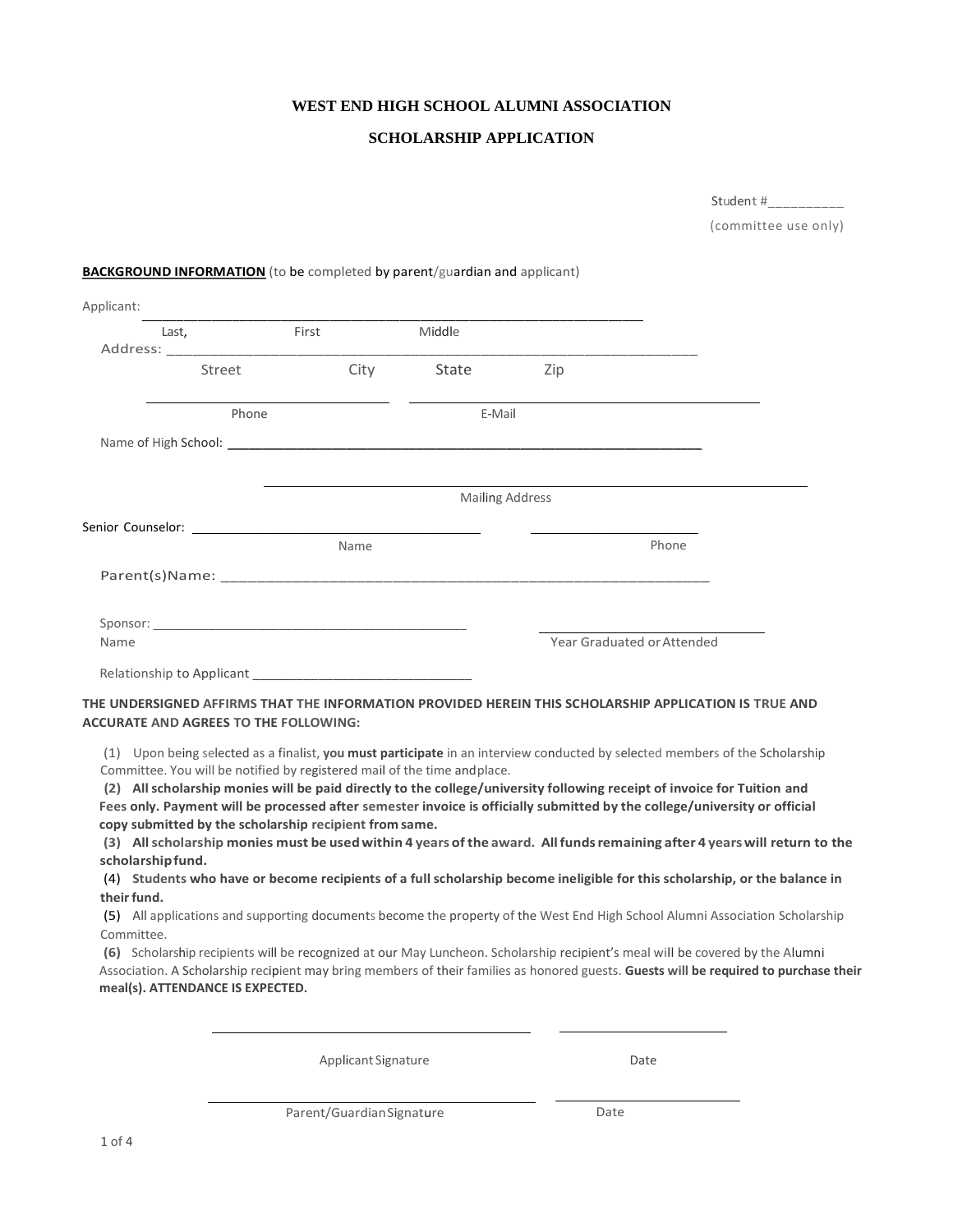Student#

(Committee Use Only)

| <b>ACADEMIC DATA</b> (to be completed by applicant) |                                                                                                                                                                                                       |                                                                                                                        |  |  |  |  |
|-----------------------------------------------------|-------------------------------------------------------------------------------------------------------------------------------------------------------------------------------------------------------|------------------------------------------------------------------------------------------------------------------------|--|--|--|--|
| ACT Composite Score _________                       | SAT Composite Score ___________                                                                                                                                                                       |                                                                                                                        |  |  |  |  |
| Scores must meet College/University criteria.       | A copy of your College Entrance Examination Board (CEEB), ACT, and/or SAT must accompany your application.                                                                                            |                                                                                                                        |  |  |  |  |
|                                                     | <b>COUNSELOR TO COMPLETE</b>                                                                                                                                                                          |                                                                                                                        |  |  |  |  |
|                                                     | GPA _______ If your school uses a 5.0 or numerical point system please refigure on a 4.0 base. A copy of your grade                                                                                   | transcript which includes your grade point average for the last 7 semesters must accompany this application. Upon      |  |  |  |  |
| page if more space needed. Continued on Page 3.     |                                                                                                                                                                                                       | Academic Organizations, Athletic, Music, Band, Arts, (indicate member or officer and years of membership). Use back of |  |  |  |  |
| Organizations                                       | Member/Officer                                                                                                                                                                                        | Years                                                                                                                  |  |  |  |  |
|                                                     |                                                                                                                                                                                                       |                                                                                                                        |  |  |  |  |
|                                                     |                                                                                                                                                                                                       |                                                                                                                        |  |  |  |  |
|                                                     |                                                                                                                                                                                                       |                                                                                                                        |  |  |  |  |
|                                                     |                                                                                                                                                                                                       |                                                                                                                        |  |  |  |  |
|                                                     |                                                                                                                                                                                                       |                                                                                                                        |  |  |  |  |
|                                                     |                                                                                                                                                                                                       |                                                                                                                        |  |  |  |  |
|                                                     |                                                                                                                                                                                                       |                                                                                                                        |  |  |  |  |
|                                                     |                                                                                                                                                                                                       |                                                                                                                        |  |  |  |  |
|                                                     | To what colleges have you made application, and what have been their response regarding acceptance (i.e.<br>accepted, rejected, pending)? Use back of page if more space needed. Continued on Page 3. |                                                                                                                        |  |  |  |  |
| <b>College/University</b>                           | <b>Disposition</b>                                                                                                                                                                                    |                                                                                                                        |  |  |  |  |
|                                                     |                                                                                                                                                                                                       |                                                                                                                        |  |  |  |  |
|                                                     |                                                                                                                                                                                                       |                                                                                                                        |  |  |  |  |
| 2.                                                  |                                                                                                                                                                                                       |                                                                                                                        |  |  |  |  |
|                                                     |                                                                                                                                                                                                       |                                                                                                                        |  |  |  |  |
|                                                     |                                                                                                                                                                                                       |                                                                                                                        |  |  |  |  |
|                                                     |                                                                                                                                                                                                       |                                                                                                                        |  |  |  |  |

4. \_\_\_\_\_\_\_\_\_\_\_\_\_\_\_\_\_\_\_\_\_\_\_\_\_\_\_\_\_\_\_\_\_\_\_\_\_\_\_\_\_\_\_\_\_\_\_\_\_\_\_\_\_\_\_\_\_\_\_\_\_\_\_\_\_\_\_\_\_\_\_\_\_\_\_\_\_\_\_\_\_\_\_\_\_\_\_\_\_\_\_\_\_\_\_\_\_\_\_\_\_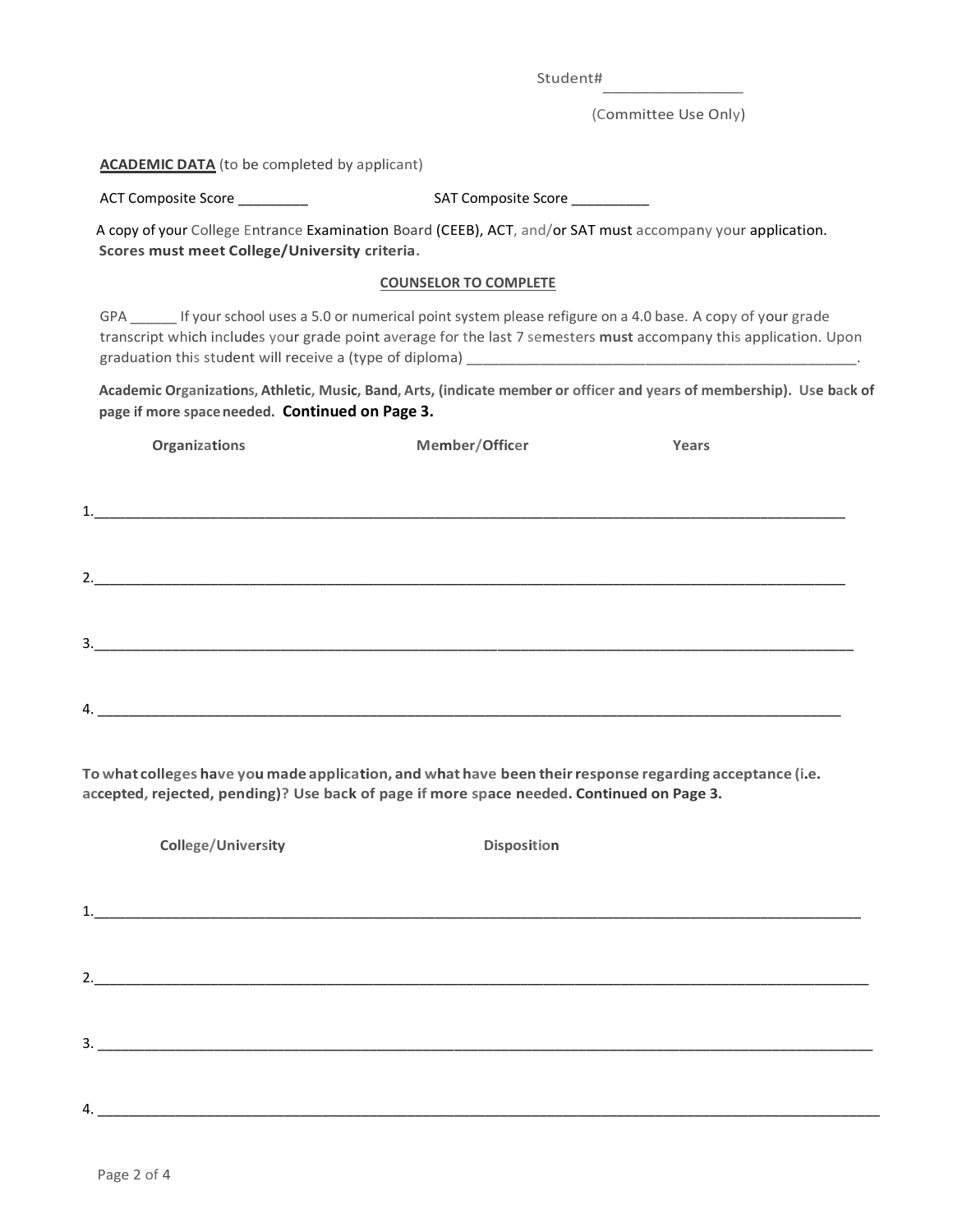| Academic Honors, and/or Awards.<br>Member/Officer<br>Organization | (Committee Use Only) |
|-------------------------------------------------------------------|----------------------|
|                                                                   |                      |
|                                                                   |                      |
|                                                                   |                      |
|                                                                   |                      |
|                                                                   |                      |
|                                                                   |                      |
|                                                                   |                      |
|                                                                   |                      |
|                                                                   |                      |
|                                                                   |                      |
| Academic Organizations, Athletic, Music, Band, Arts (Continued)   |                      |
|                                                                   |                      |
|                                                                   |                      |
|                                                                   | Year(s)              |
|                                                                   |                      |
|                                                                   |                      |
|                                                                   |                      |
|                                                                   |                      |
|                                                                   |                      |
|                                                                   |                      |
|                                                                   |                      |
|                                                                   |                      |
| College/ University (continued, use back of page in necessary)    |                      |
|                                                                   |                      |
|                                                                   |                      |
|                                                                   |                      |

**SchoolCounselor Signature** 

Date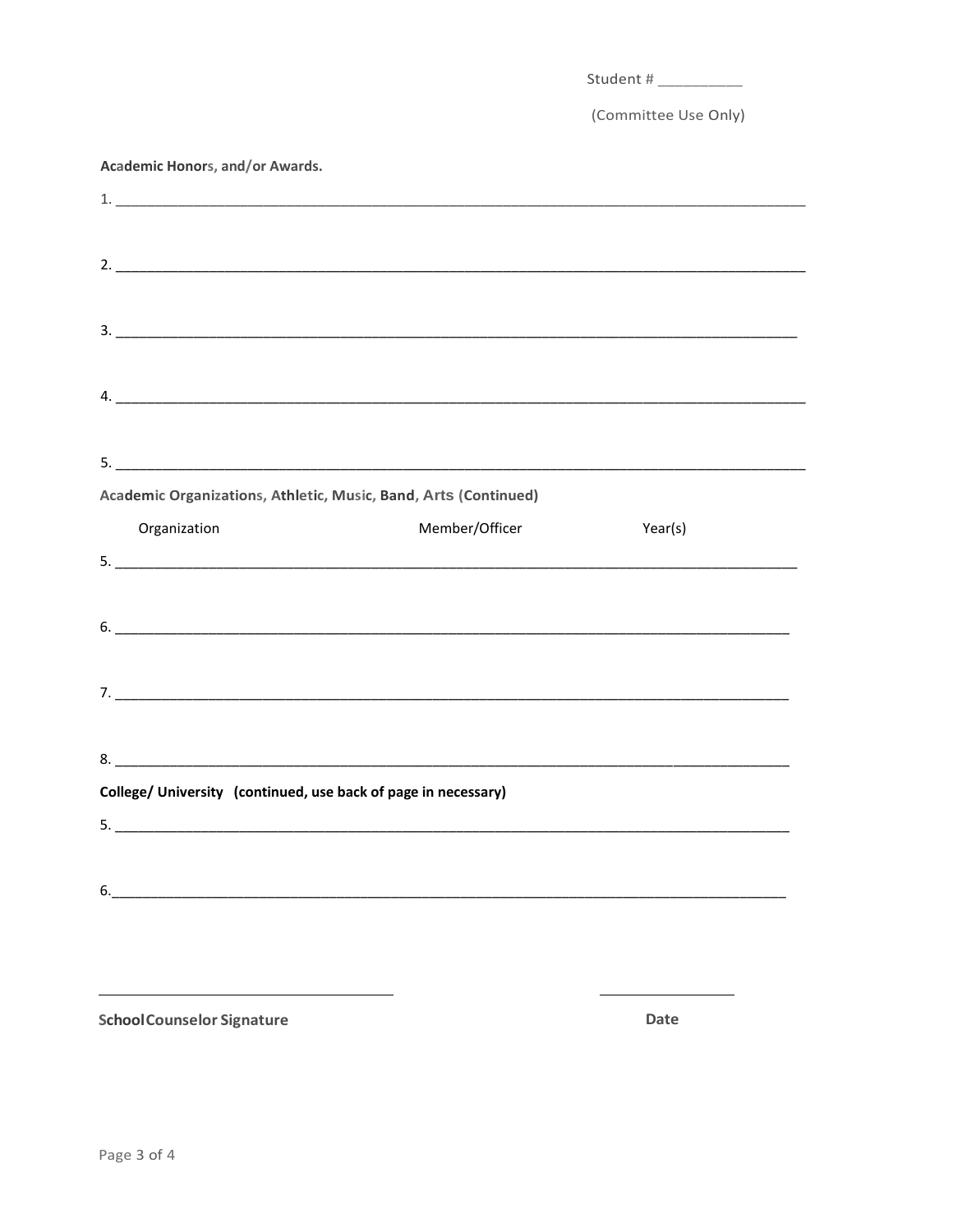|                                                                                                                                    | Student#             |
|------------------------------------------------------------------------------------------------------------------------------------|----------------------|
|                                                                                                                                    | (committee use only) |
| FINANCIAL DATA (to be completed by parent or guardian)                                                                             |                      |
| Adjusted Gross Income from last year's Federal Income tax return: \$                                                               |                      |
| Number of Dependent Children: ___________                                                                                          |                      |
| Number of Dependents (other than applicant) Attending College: _________                                                           |                      |
| Additional data or unusual circumstances, which effect financial need. Please be specific.                                         |                      |
|                                                                                                                                    |                      |
|                                                                                                                                    |                      |
|                                                                                                                                    |                      |
|                                                                                                                                    |                      |
| Does the applicant have any additional source of income such as a part-time job, income from non-custodial parent,<br>scholarship? |                      |
| Yes ______ No ______ If yes, identify source(s) and amount(s).                                                                     |                      |
|                                                                                                                                    |                      |
|                                                                                                                                    |                      |
|                                                                                                                                    |                      |
|                                                                                                                                    |                      |
|                                                                                                                                    |                      |
|                                                                                                                                    |                      |
|                                                                                                                                    |                      |
|                                                                                                                                    |                      |

## **NOTE:**

Verificationofyouradjustedgrossincomeon your latesttax return*is*required. **Thescholarship chairperson is the only member of the committee who has access to this verification.** It **is used only by the chairperson for the reason stated and destroyed after verification is complete.**

**Provide birth certificates confirming direct lineage from a graduate of West End High School.**